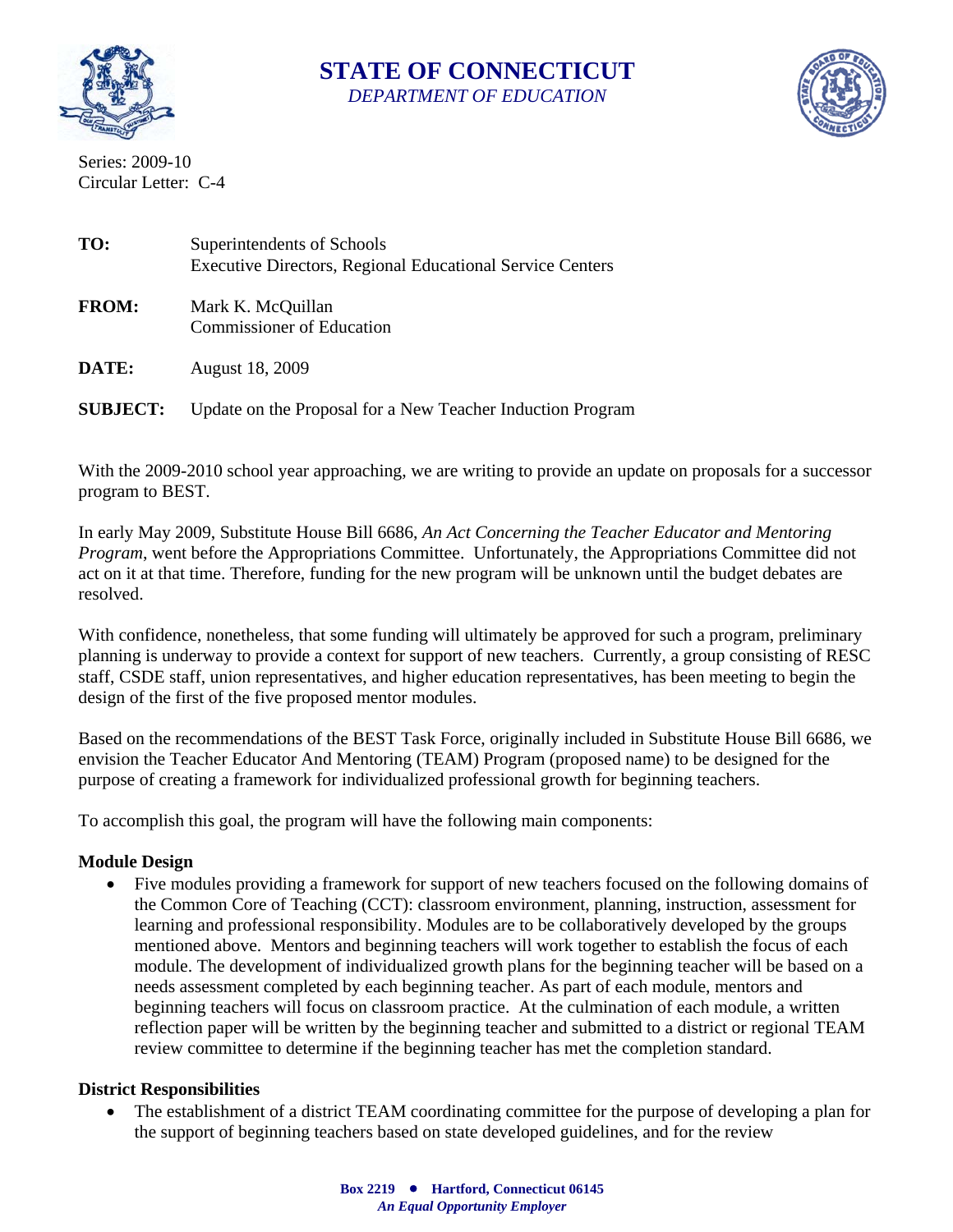Update on a Proposal for a New Teacher Induction Program August 18, 2009 Page 2

> of beginning teacher reflection papers. Since many districts have requested the option of participating in regional committees to review reflections and determine successful completion, a regional option to review module submissions may be considered. Each district would still be required to develop support plans.

- Assignment of a trained mentor to each beginning teacher upon hire based on established guidelines.
- Coordinating committee participation in training regarding the development of support plans and review of written reflections.
- Distribution of funding to mentors as made available by the state, pending the passage of legislation.
- Notification to the state of the beginning teacher's successful completion of each module and eligibility for the Provisional Educator Certificate.

## **CSDE Responsibilities:**

- Development and management of data systems that will allow accessibility for districts to document beginning teacher participation and program completion.
- Development of guidelines for the creation and approval of district support plans.
- Monitoring of district plans and implementation of the program.
- Distribution of funding to districts as made available, pending the passage of legislation.
- Issuance of the Provisional Educator Certificate to all teachers deemed successful on all required modules by each district.
- Oversight of an outside evaluation of the program every three to five years.

### **Collaboration of CSDE, RESCs, Teacher Unions and Higher Education will result in:**

- Development of mentor modules.
- Development and delivery of training for mentors.
- Development and delivery of training for the district coordinating committee regarding the development of support plans and review of module submissions.
- Technical assistance to districts.

### **Participation Guidelines:**

For the 2009- 2010 school year, all teachers who were previously registered in BEST but did not successfully complete the BEST Program by July 1, 2009, will be required to participate in and fulfill the requirements of the new program as approved by the legislature. These teachers will participate in the piloting of the first two developed modules. Upon successful completion of these activities, they will be considered to have fulfilled the standards of a beginning teacher program to qualify for the Provisional Educator Certificate.

All new teachers hired after July 1, 2009, who have no previous BEST participation record, will participate in the piloting of the first two modules during the 2009-2010 school year and the piloting of the three remaining modules during the 2010-2011 school year.

In summary, the goal of the new program is to promote high quality induction for beginning teachers by providing guidance and support for the development and successful implementation of individualized growth plans that address the learning needs of teachers and align with standards and district initiatives for improved student learning. We look forward to working with teachers, districts, professional organizations, higher education and RESCs to accomplish this mission.

### MKM:bhs

Enclosure: (1)